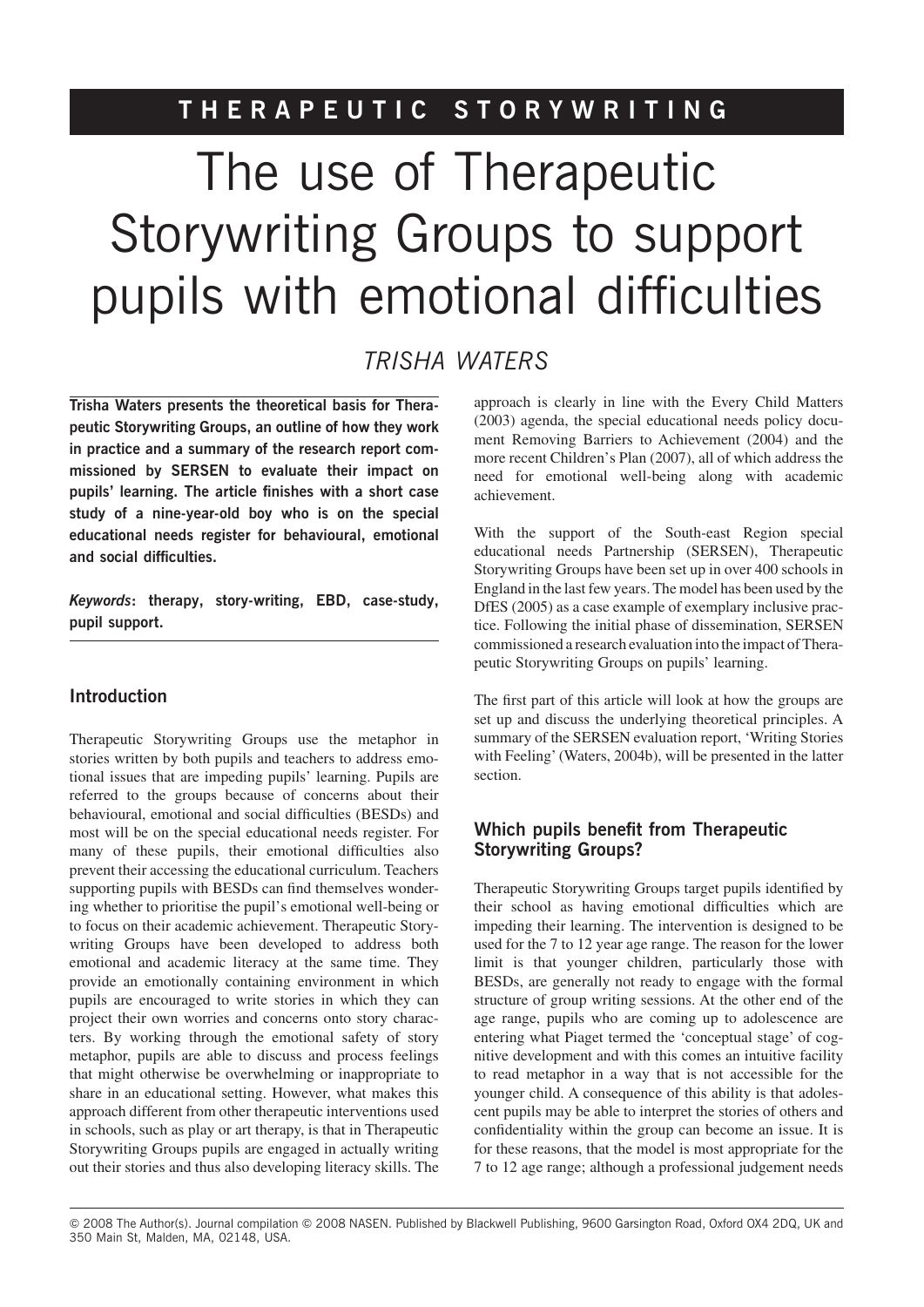to be made which takes into account the pupils' emotional and cognitive stages of development.

Pupils are required to write for themselves. However, pupils with emerging writing skills (SATS level 1) can participate as long as they are at least able to read back to the teacher what they have written. If the writing is of poor legibility, the teacher can then type out what has been read and place it underneath the child's own writing.

#### **Selecting the group**

Groups consist of four to six pupils, referred by their class teacher or SENCo as having emotional difficulties that are impeding their learning in the classroom. An emphasis is placed on balancing the group by including not only pupils who act out but also those who 'act in'; that is, those who are withdrawn and disengaged. Teachers are encouraged to maintain a gender balance as it is easy to overlook the emotional needs of a compliant but withdrawn girl.

#### **Group facilitators and training**

Therapeutic Storywriting Groups can be led by SENCos, special educational needs support teachers, learning mentors, teaching assistants or school counsellors (for ease of expression the term 'teacher' will be used in this article to refer to this group of professionals). In order to run a Therapeutic Storywriting Group, teachers are first required to attend a three-day training course which usually extends over a period of six weeks. The training days are spaced out over a term to give participants the opportunity to set up a Therapeutic Storywriting Group while the course is being taught and to bring material from their groups for discussion to the later training days.

The training focuses on developing some key skills which include:

- active listening skills;
- understanding the significance of and responding to metaphor;
- use of subpersonality theory in relation to story (Waters, 2004a);
- group management;
- assessment, reporting and referring on.

#### **Underpinning theory**

The theoretical model presented in the training focuses particularly on the relationship between emotional and cognitive development and makes particular reference to Bion's (1965) theory of thinking that states that anxiety needs to be sufficiently contained in order for thinking to take place. The training looks at different models of the self and draws on Assagioli's (1965) theory of subpersonalities

which provides a graduated process for integrating different aspects of the self. The workplace counselling skill of active listening is also a core aspect of the training. Teachers practise using metaphor in their own story writing to address emotional issues and are also trained to keep reflections on pupils' stories within the story metaphor. In this way personal issues, which may be overwhelming for the child if discussed directly, do not need to be brought explicitly into the session.

As Weare (2003) points out, there are many terms in use in the field of emotional development. The term 'emotional learning' is used in the training and in the SERSEN evaluation report (Waters, 2004b) to refer to the development of emotional literacy or emotional intelligence. Emotional literacy, popularised by Goleman (1996), is generally defined as, '*the ability to recognise, understand and appropriately express our emotions*' ([www.nelig.com](http://www.nelig.com)). Reference is also made to Gardner's concept of emotional intelligence. Gardner (1993) considers emotional intelligence to be made up of two aspects; the intrapsychic intelligence and interpersonal intelligences. *Intra*personal (or intrapsychic) intelligence is concerned with our own internal unconscious feeling world, whereas the *inter*personal is concerned with relationships with others in the external world and overlaps with what is referred to as social intelligence. In relation to story metaphor, the intrapsychic world is generally expressed through fantasy, fairytale and dream-like imagery, whereas the interpersonal is expressed through the interaction of characters typically set in a world of everyday reality.

#### **Structure of a Therapeutic Storywriting Group Session**

Groups run weekly and have a maximum of six children. The groups are described to parents and pupils as an opportunity to explore different feelings through story characters. Each session lasts about one hour and includes:

- relaxation and feelings check-in;
- suggestion for new story theme;
- silent writing when children and teacher both write stories;
- time to share stories and draw pictures;
- a listening game to finish.

The session begins with a short body relaxation, at the end of which each child writes down a feeling word that best describes their current emotional state. Each person then has a turn to say a bit about why they are feeling as they have described and they then place their feeling word with those of others on a '*feelings ladder*'.

The teacher then presents a story theme that reflects some of the emotional issues in the group. The teacher will use this story theme for her own story which she writes while the children write their stories. By asking the children for sug-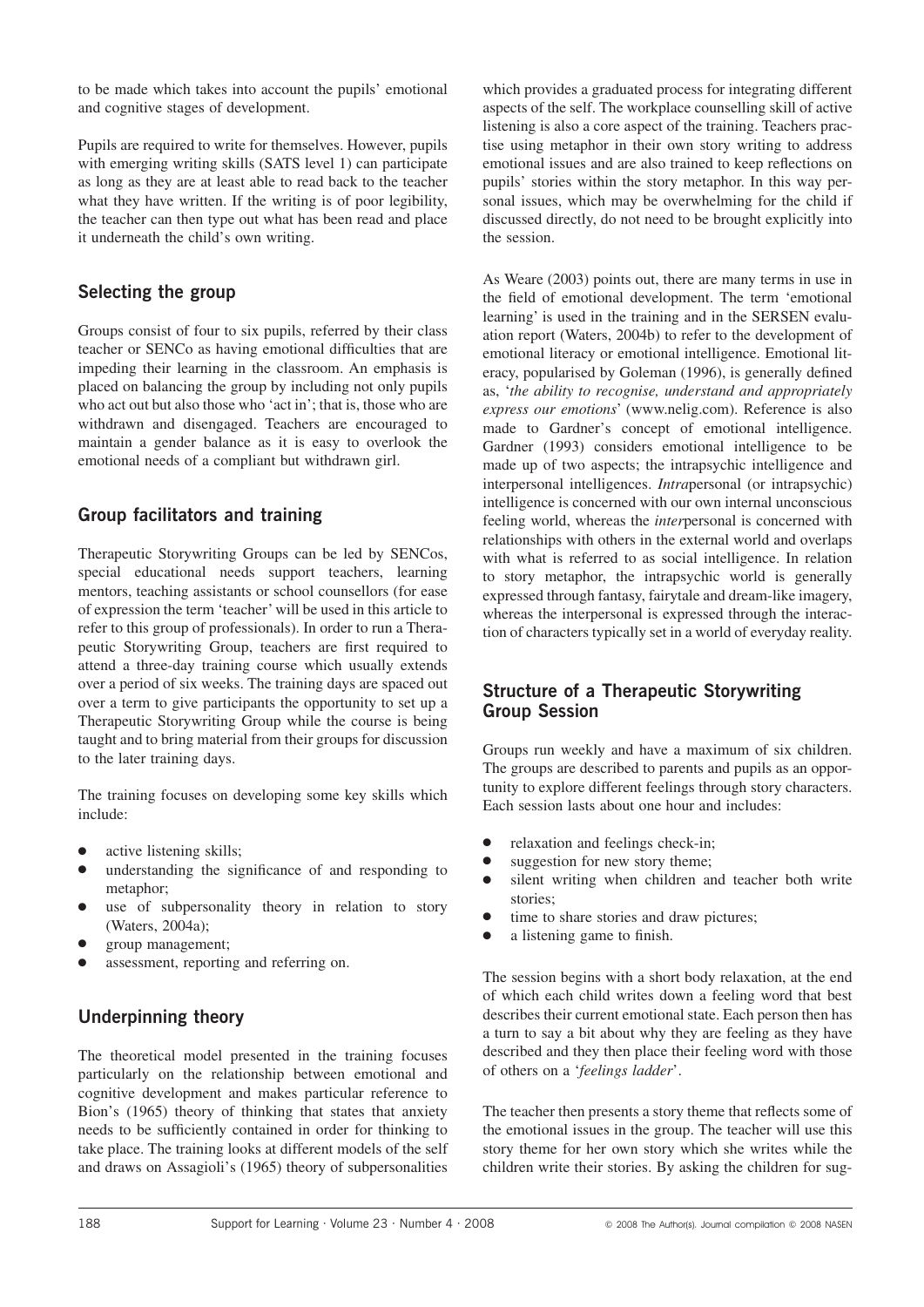gestions for her own story, she both models asking for help and encourages discussion of the emotional issue on which she has focused. For instance, if there are issues around anger for some of the pupils in the group, the teacher might begin with a story opening such as,

#### *Dino the dragon lay outside his cave. Never before had he felt so angry.*

The teacher will then ask the children why they think Dino might be feeling angry. The children naturally project their own experiences of being angry onto Dino and typical pupil responses might be 'because he'd been told off again and it wasn't his fault' or 'none of his friends would play with him' or 'someone was throwing things at him'. The teacher makes a note of these suggestions and includes at least one of them in her story. She retains overall control of her story but uses it to model the resolution of emotional dilemmas. As the teacher develops her story, it is used to provide further points for discussion about pertinent emotional literacy issues. The engagement of the teacher with her own story helps establish a focused writing environment as well as providing a model of good academic story writing. The pupils can use the same story theme as the teacher or one of their own choosing.

There then follows about 15 minutes of silent writing during which all pupils and the teacher write their story. After this each member of the group, including the teacher, has time to share their story. It is at this point that the teacher uses active listening skills to reflect the feelings expressed in each pupil's story. She will also draw on her awareness of subpersonality theory (Assagioli, 1965) to bring the children's attention to specific characters in their stories. Members of the group are encouraged to provide constructive feedback on each other's work and can ask for ideas for the next part of their own story as modelled by the teacher. The teacher ensures that all members of the group feel emotionally safe during these group interactions. While listening to the stories, children can illustrate their stories. The drawing activity deepens and extends the story metaphor and can help children with ADD or ADHD to listen to the others. The session ends with a short game designed to develop listening skills.

#### **Evaluation of the impact of Therapeutic Storywriting Groups on pupils' learning**

The evaluation report 'Writing Stories with Feeling' (Waters, 2004b) was commissioned by SERSEN in order to evaluate the impact of Therapeutic Storywriting Groups on pupils' emotional, social and academic learning. This evaluation followed on from the SERSEN Therapeutic Storywriting Initiative which had delivered a series of threeday training courses, to 60 teachers drawn from eight education authorities in the south of England. The following section gives a summary of the methodology and major findings of this evaluation study.

#### **Research questions**

The overall aim of the evaluation was to evaluate the impact of Therapeutic Storywriting Groups on pupils' emotional, social and academic learning. The following research questions were formulated to address this aim in more detail:

- 1. In what ways do Therapeutic Storywriting Groups impact on pupils' *emotional learning* and in particular their ability to:
	- access and articulate their feelings;
	- process feelings through story metaphor?
- 2. In what ways can Therapeutic Storywriting be considered to impact on pupils' *social learning* and, in particular, their ability to listen to and empathise with others?
- 3. What impact does Therapeutic Storywriting have on pupils' *academic learning* and, in particular, their
	- motivation to engage with writing;
	- imagination;
	- self-esteem as writers?

#### **Methodology**

The evaluation adopted a predominantly qualitative methodology, although some quantitative measures were used where appropriate. With particular reference to assessing the impact on pupils' emotional and social learning, the topics under investigation, that is, the child's own intrapsychic and interpersonal feeling states, are by their nature subjective; pupil voice was therefore used as the main data source in this area, with teacher interviews used to triangulate and validate the data gathered from the pupils. Specific methods included:

- semi-structured group interviews with five groups of pupils who had attended at least ten group sessions of Therapeutic Storywriting;
- individual semi-structured interviews with individual pupils;
- semi-structured interviews with teachers leading the storywriting groups;
- analysis and display of key issues identified in interviews;
- case portrayal of three individual pupils, drawing on a content analysis of a selection of their stories.

#### **The sample cohort**

The research focused on 21 pupils drawn from five groups in four schools in which teachers who had attended a three-day training in Therapeutic Storywriting had run a Therapeutic Storywriting group for at least ten sessions. Pupils were from Years 3, 4, 5, and 6 and all the groups were run by the SENCo.

Of the 21 pupils interviewed, 14 were on the special educational needs register, with the remainder being monitored for possible inclusion on the register. Ten pupils were at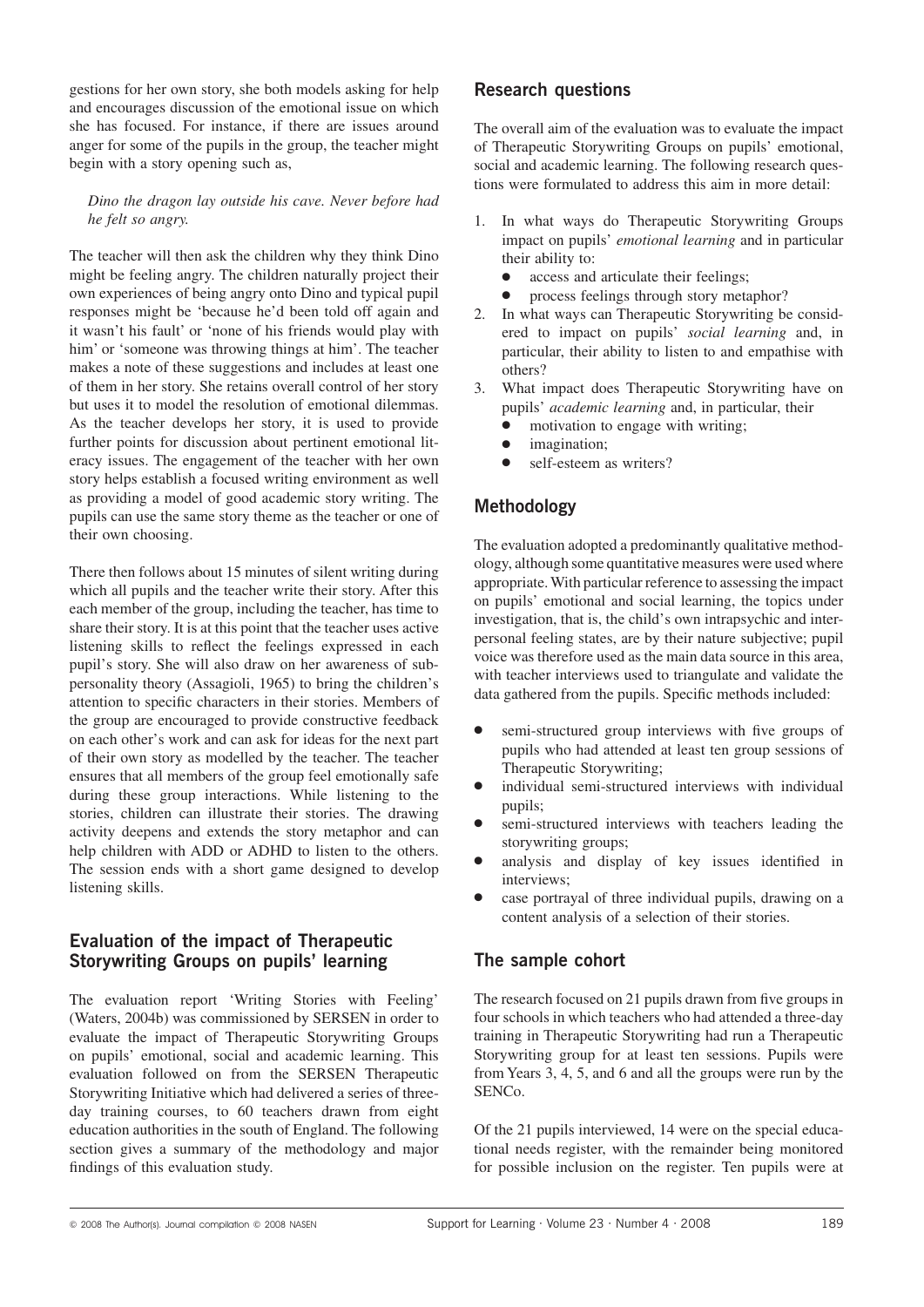School Action level and four were at School Action Plus. Three of the pupils had previously been temporarily excluded from school. All had been referred because of emotional, social or behavioural difficulties. For a majority of the pupils these difficulties were preventing them accessing the curriculum and/or forming constructive relationships with peers. For two of the pupils these difficulties were expressed in a tendency to self-harm.

Eight pupils had been the subject of child protection concerns and two were currently on the child protection register. About a third (six pupils) were identified by teachers as silent and withdrawn, a third (seven pupils) as having particularly aggressive behaviour and two-thirds (14 pupils) as having friendship difficulties.

#### **Ethics and confidentiality**

Permission was sought from parents for pupils to take part in the research. The names of the schools and local authorities were omitted and all pupil names changed in the report (as they are in this article) in order to protect the identity of the pupils. In addition, care was taken to protect the privacy of pupils both when conducting the research, by not asking intrusive questions, and when writing up the report, by not referring to unique incidents which could either embarrass or identify particular individuals.

#### **Analysis of pupil interviews**

The interview questions were drawn up to encourage pupils to give their views on a range of topics and these were then analysed using a thematic categorisation of data. One of the key themes was the pupils' perception of the purpose of the Therapeutic Storywriting Groups. This was ascertained by asking how they would describe the group to another child who knew nothing about it and who would benefit from attending the group. The analysis gave their responses as follows.

It is a place where you:

- write stories:
- can calm down;
- can share feelings with each other;
- listen to each other's stories:
- can have fun:
- get to listen to the teacher's story;
- can write about feelings;
- get to know other children.

They said that the children who would benefit from attending the groups would be those who:

- are shy or have emotional problems;
- need help with writing and help to think about what they are saying;
- have family problems;
- don't really feel very comfortable in their class;
- don't really concentrate in class and don't listen;
- want to improve their stories and might want to be story writers when older;
- are getting picked on or are being teased;
- may have had a few problems and need someone to talk to.

Discussion with the SENCos about the reasons for individual referrals to the groups showed that for almost all of the children their response to this question reflected their own personal needs or situation.

Each section of the report includes representative examples of the pupils' comments. Maya, a Year 6 girl, said she would describe the group to another child as a group '*for people who may have had a few problems and need someone to talk to. You can write stories and talk about problems but don't have to say it is you.'*

In one of the group interviews, some Year 5 and 6 girls discussed how they would describe the group to another child:

*Nina:* Quite exciting and friendly, because like if you make a mistake or like do something wrong... *Yasmin:* You don't have to worry.

*Rose:* Yes and it's very calming for people that have problems.

*Nina:* You get to write the stories and get your feelings out, and you can get like bad moods out of your head. You get to talk to people as well.

*Mia:* Because you just concentrate on your story sometimes and just forget about everything else. *Rose:* I think 'concentrate' is like too strong a word . . . but there isn't another word, you don't have to concentrate lots but it's one of those things that you can just do easily.

#### **Liam's story**

Here is an individual pupil profile that draws on the range of data gathered about the pupil, including an analysis of the child's stories, to show how he used a Therapeutic Storywriting group to explore and process difficult feelings:

Nine-year-old Liam was on the special educational needs register for emotional and behavioural difficulties at the level of School Action. While an able boy capable of engaging with educational tasks, he had often been sent out of class and also excluded on a number of occasions because of 'tantrums' and aggressive behaviour. The SENCO said he had a 's*hort fuse*' and described him as '*a time bomb*'. She reported that when he lost his temper he could kick out, throw furniture or refuse to move. He saw himself as a victim and would never take responsibility for his actions. She also mentioned he had talked about wanting to kill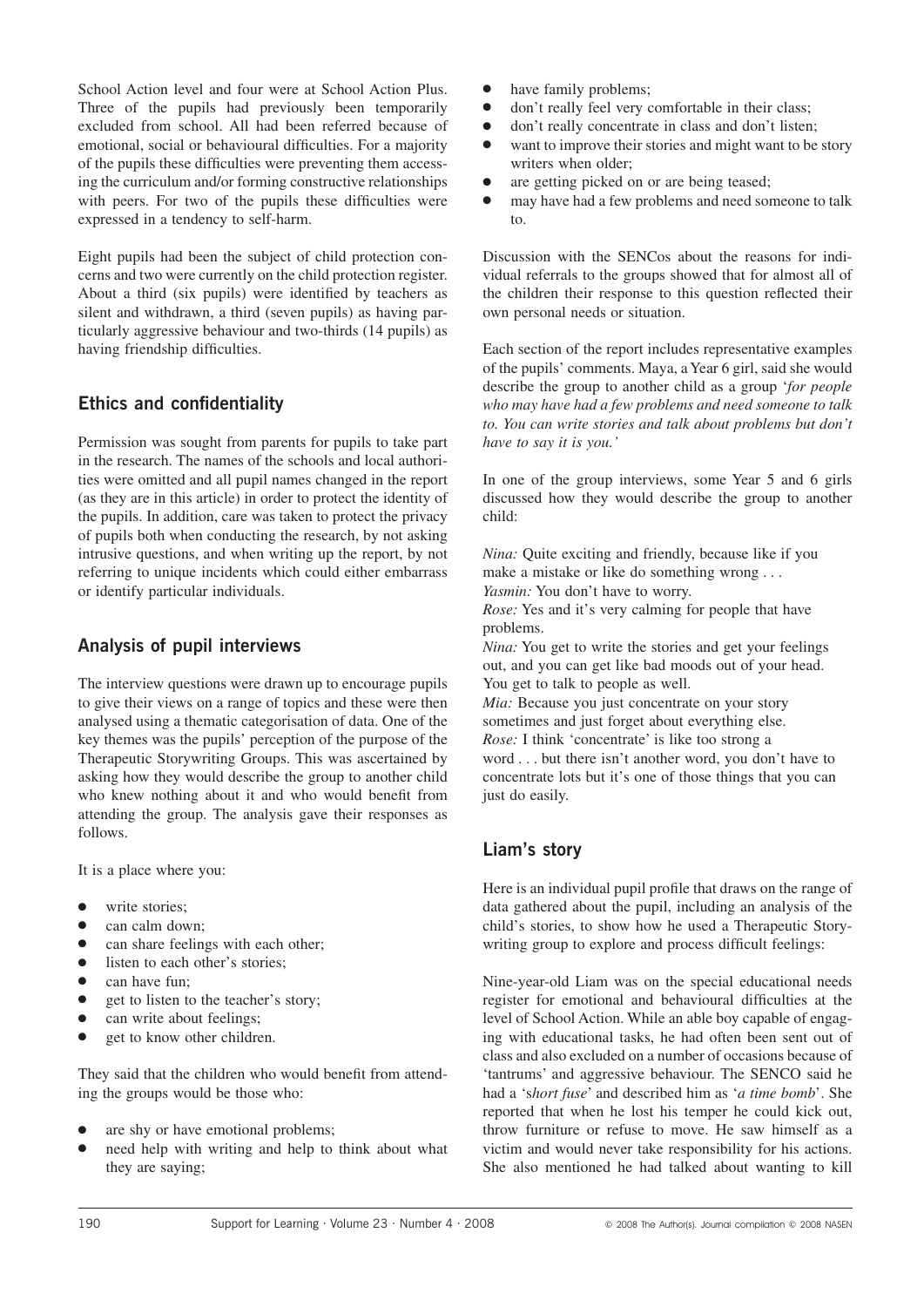himself and that he often scratched his right arm. His class teacher described him as the most difficult pupil to handle in her class. The headteacher described him as 'intimidating' and said that he bullied other children. Liam, however, in discussing the storywriting group described himself very differently, saying, '*I thought the writing group was going to be hard and I'd be really shy like I usually am*.'

A number of Liam's stories explored the polarity between victim and bully identified by his teacher. His first story was about a selfish bunny called Barry who '*didn't even know he was greedy and selfish*'. Barry had no friends. The story ends with Barry trying to become friends with some other bunnies but they only see his presence as threatening and think *'he will be horrible'* to them:

*He went up to the other bunnies while they were eating carrots. He had a carrot with him. He dropped it on the ground and said, 'Hello everyone! Mind if I eat with you?' They all ran away. While they ran, one of them said, 'We'd better get out of here or he will take our carrots and be horrible to us.' Barry said, 'That's it! I'm going on holiday.'*

In a later story the main character is able to escape his role as victim. Dino, a 50-year-old dragon, lives in a cave that is too small for him and is terrified that he will be killed by soldiers if he tries to find a bigger, more comfortable cave. (The cave can be seen here as a metaphor for the sense of self).



Liam explained that 50 in dragon years meant the dragon would be the same age as himself. While we usually think of a dragon as an angry and scary creature, much like a bully, in this story the dragon clearly feels the victim:

*Three days later he saw no soldiers anywhere. So he flew out slowly. All of a sudden someone shouted, 'Kill the dragon!' and a zillion arrows came from the left and a zillion from the right. It was absolute chaos. Luckily Dino managed to fly away. [Liam added when reading out: the dragon didn't know he could fly until he tried.] He found himself a beautiful cave and he lived happily ever after.*

Liam initially distanced himself slightly from the rest of the group but from the second week onwards he chose to sit closer to the others. His surprise at enjoying the group was also reflected in his response to the question about the teacher's story which he said he enjoyed but found it *'a bit shocking – 'cos I don't normally like stories in a special writing group.'* He also described the group as '*really fun'*.

Interest was mentioned both in recommending the group for children *'who don't get interested in much – this might interest them'* and also for himself when talking about his listening skills: '*Normally in class I'm not very good at listening but I actually take an interest now.'*

Given the picture presented by the teachers, Liam focused remarkably well on the body relaxation at the beginning of sessions and said himself that *'I've been really relaxing, really like good and it calmed me down.'* He also found the writing activity relaxing, saying, '*it was a way to get all your feelings out. And it calms you down just doing a little bit of writing*.'

One week during the feelings check-in, one of the other boys in the group said that he was upset because Liam had teased him in the playground. Liam responded in a different manner than usual by apologising to the boy concerned. When asked how he got on with the other members of the group at the end of the course of sessions, he said,

*'Before we came to the writing group me, Nancy, Sean and Sarah weren't really good friends and usually argued but now we're the best of friends.'*

Liam thought his stories had improved '*really a lot*' by coming to the group and that it had particularly helped him write story beginnings, to write more and to improve his handwriting and punctuation. He said he felt '*a bit sad*' about the group finishing and that he was *'going to miss all the story writing and the relaxation time 'cos you don't get much of that in the class.'*

#### **Summary of research findings**

The evaluation found that, overall, Therapeutic Storywriting Groups had a number of positive effects on pupils' emotional, social and academic learning. In particular, it:

- enabled pupils to use the medium of story writing to process emotional experiences;
- helped pupils move through difficult feelings;
- encouraged pupils to develop co-operative and trusting relationships with peers;
- supported listening and speaking skills;
- fostered an interactive relationship between the teacher and group with respect to story writing skills;
- increased pupils' concentration and motivation to engage with story writing;
- improved pupils' self-esteem as writers.